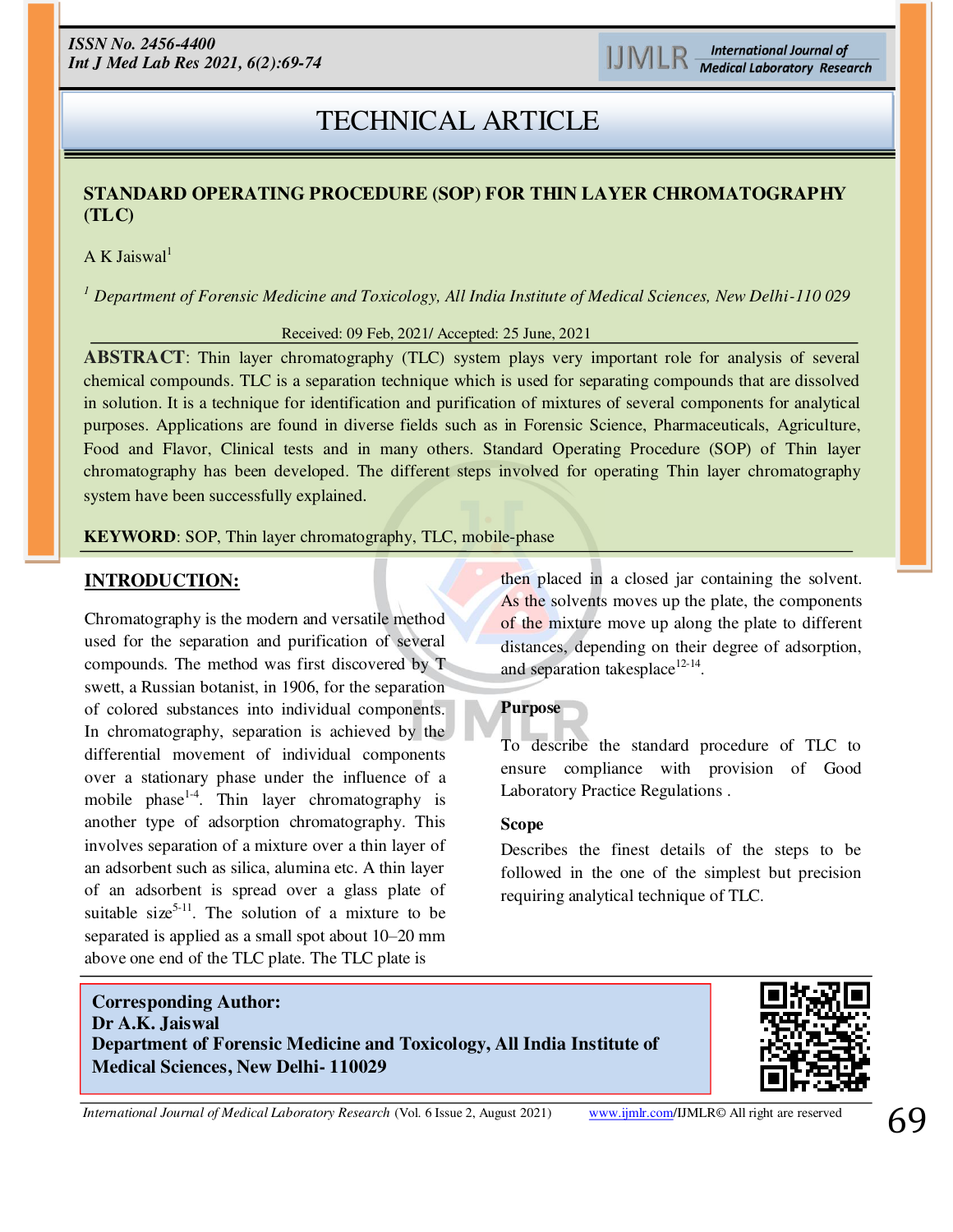All the scientific staff members carrying out the TLC are responsible for strictly adhering to the procedures given in this text.

# **DIFFERENT STEPS OF STANDARD OPERATING PROCEDURE (SOP )**

### **1. Preparation of thin-layer chromatography (TLC) plates**

1. Select the type of plate such as metal (aluminum) ,plastic or glass plate according to application.

2. Select the suitable size of TLC plate. The usual size of the plate is  $20 \text{ cm} \times 20 \text{ cm}$ , although smaller sizes may be used such as 20cm x 10cm,10cm x 10cm etc.

3. The plate must be cleaned with a detergent followed by water in order to make it clear and completely free from any impurities

4. The cleaned plate should be dried in a hot air oven.

5. Select suitable adsorbent materials such as silica gel, alumina, aluminum silicate, bauxite etc.

6. The adsorbent silica gel is prepared by mixing silica gel and water in the ratio of 1:2 (1 part of silica gel two parts of water),

7.Mixture is continuously stirred in order to prevent the formation of lumps.

8. Once homogeneous slurry is formed, it is immediately poured on TLC plates and spread uniformly by tilting the plate or by help of TLC applicator.

9. All precaution should be taken that the slurry is spread uniformly over the plate as a thin film.

10. The coated TLC plate is then air dried for twenty minutes.

11. The TLC plate is then placed in the oven at  $100^0C$  for 30 minutes for activation.

12. After the plate is prepared, it should be kept in TLC Plate holder.

#### **Note**

1. Generally Home-made plates are less reproducible than commercially available plates.

2. The quality of 'home-made' TLC plates should be carefully monitored. Activation i.e. heating at 100  $\mathrm{^0C}$  for 30 min before use may be helpful in maintaining performance.

3.Preparing TLC plates by dipping glass plates into a slurry of silica with subsequent drying gives very variable results and is not to be recommended.

4. It is advised to use an applicator to apply the stationary phase, on the plate so as to get a uniform and thin layer on the plate. Lack of uniformity and thinness can badly affect the success of the experiment.

5. Experience suggests that it is best to standardize on a particular brand of commercially available plates, such as Silica gel 60  $F_{254}$ . However, even with commercial plates batch-to-batch variations in retention time, and also in sensitivity may be encountered.

#### **2. Spotting of sample and standard on TLC Plate**

1. The TLC plate should be prepared by marking the origin by drawing a light pencilline at least 2 to 2.5 cm from the bottom of the plate without disturbing the silica surface in any way.

2. Another line should then be drawn on the plate 10 cm above the origin to indicate the position of the solvent front.

3. The samples and standards should be applied at the line with sufficient distance (Figure.1). Loading of Sample and standard should be performed using a micropipette or syringe or capillary.

*International Journal of Medical Laboratory Research* (Vol. 6 Issue 2, August 2021) [www.ijmlr.com/](https://www.ijmlr.com/)IJMLR© All right are reserved **70**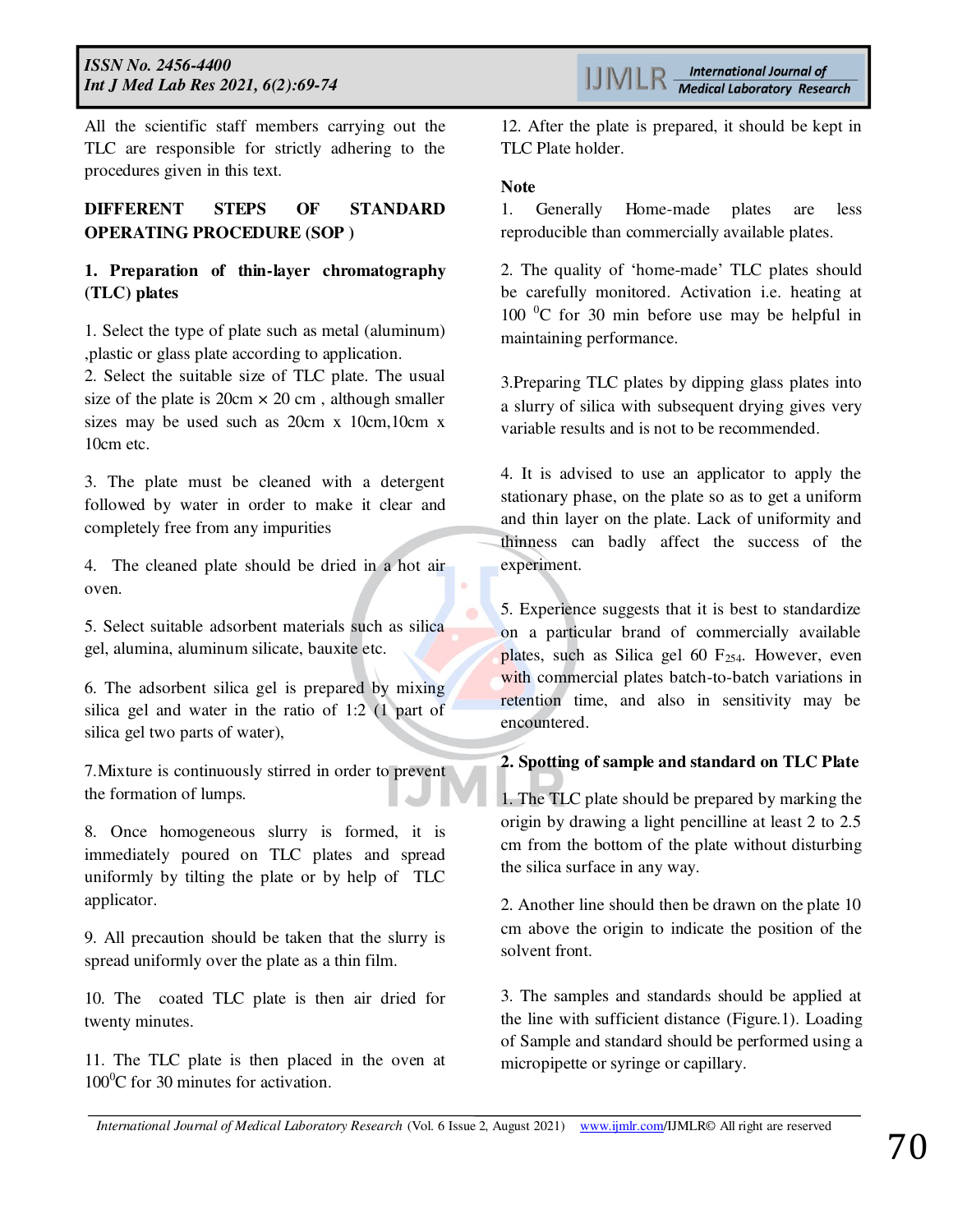4. Size of spot should be normal neither small nor large. If larger spots are produced then resolution will be impaired.

5. The volume of solvent applied should be kept between 5–10 µL of solution (containing about 10 µg of analyte).

6.Spot should be air dried.Donot force dry the spots by blowing air.



**Figure.1: Marking the line and loading of sample and standard on TLC plate** 

### **3.Developing the chromatogram**

1. Suitable amount of solvent is added in chromatography chamber.

2. The solvent should be added at least 20-30 minutes before the chromatogram is to be developed to saturate the atmosphere with solvent vapors.

3. The chromatogram is developed by placing the loaded plate in pre-saturated chromatography chamber.

4. It is very important to ensure that the level of the solvent is above the bottom edge of the silica layer

on the plate but below the level of the spots applied to the plate(Figure 2).



#### **Figure. 2: Development of chromatogram**

5. The developing of chromatogram should be observed to ensure that the solvent front is being drawn up uniformly.

6. The mobile phase movement is primarily due to capillary forces and, as the stationary phase is dry.

7. Set up must not be disturbed in order to obtain effective result.

### **4. Visualizing the chromatogram**

1. Take out the plate from chromatography chamber after development and air dried.

2. The chromatogram should be examined under UV light under short and long wavelength (254 and 366 nm) in a suitable TLC viewing chamber.

3. If a fluorescent marker has been added to the silica, many substances present appear as dark areas against a fluorescent background.

4. The plate is sprayed with chromogenic/spraying reagent by using TLC sprayer.

5. In clinical toxicology the use of chromogenic chemical/reagents generally gives more useful information.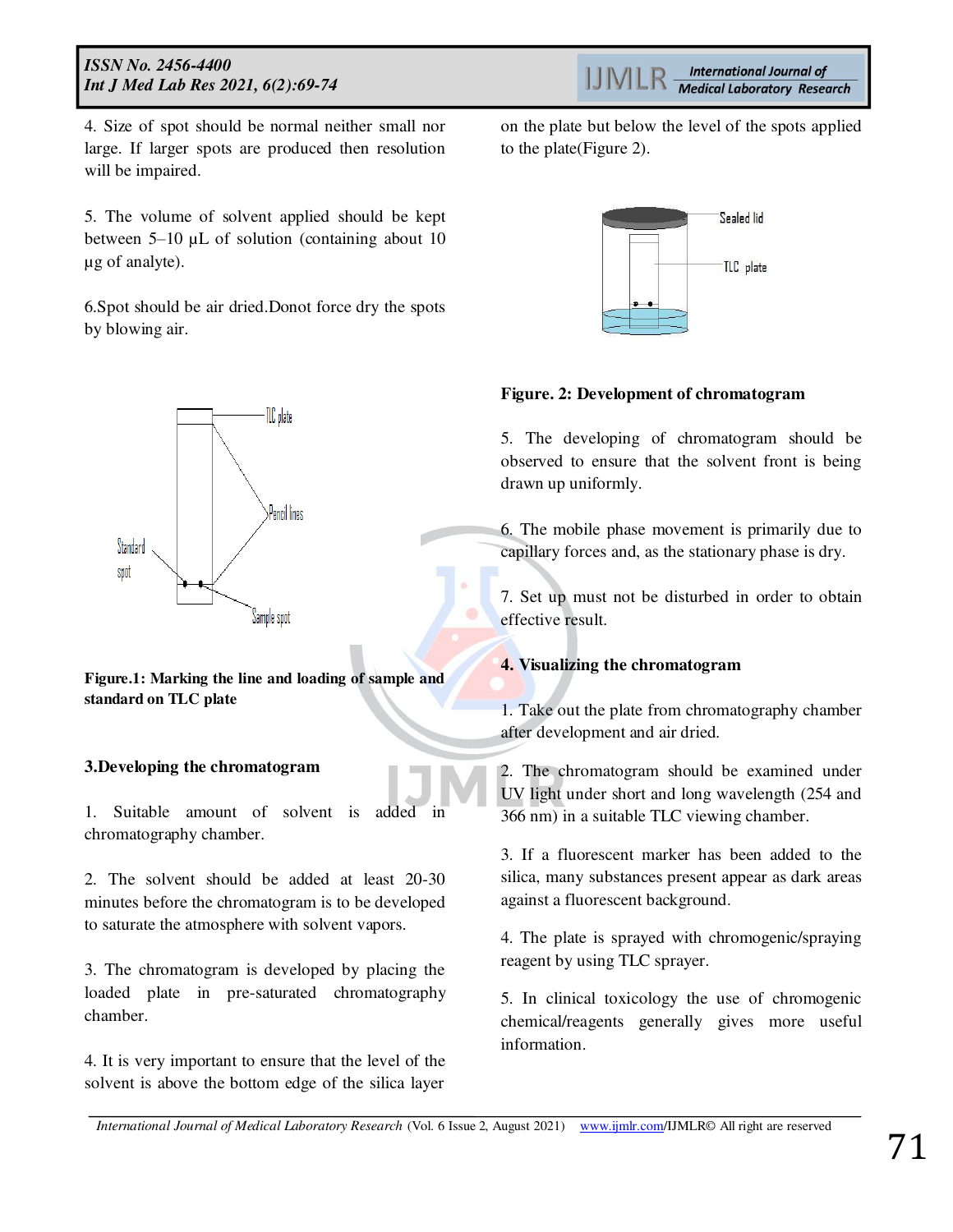6.Plates can be dipped in reagent/chemical with special precautions otherwise silica tends to be lost and the chromatogram destroyed.

#### **5. Calculation of Retention factor**  $(R_f)$

1. Retention factor or retardation factor can be calculated by using following formula. It is represented by symbol  $R_f$ .

 $R_f$  $R_f = Ls/Le$ 

Where Ls is distance travelled by analyte and Le is distance travelled by solvent (Fig3)

2.  $R_f$  value for sample as well as standard should be calculated.

3. Similar  $R_f$  value of sample and standard qualitatively confirm the presence of compound.



**Figure. 3: Calculation of R<sup>f</sup> value by measuring Ls and Le** 

Whole process of TLC is summarized in Fig 4



**International Journal of** IJMLR **Medical Laboratory Research** 



**Figure. 4: Different Steps involved while performing TLC(Complete Process)**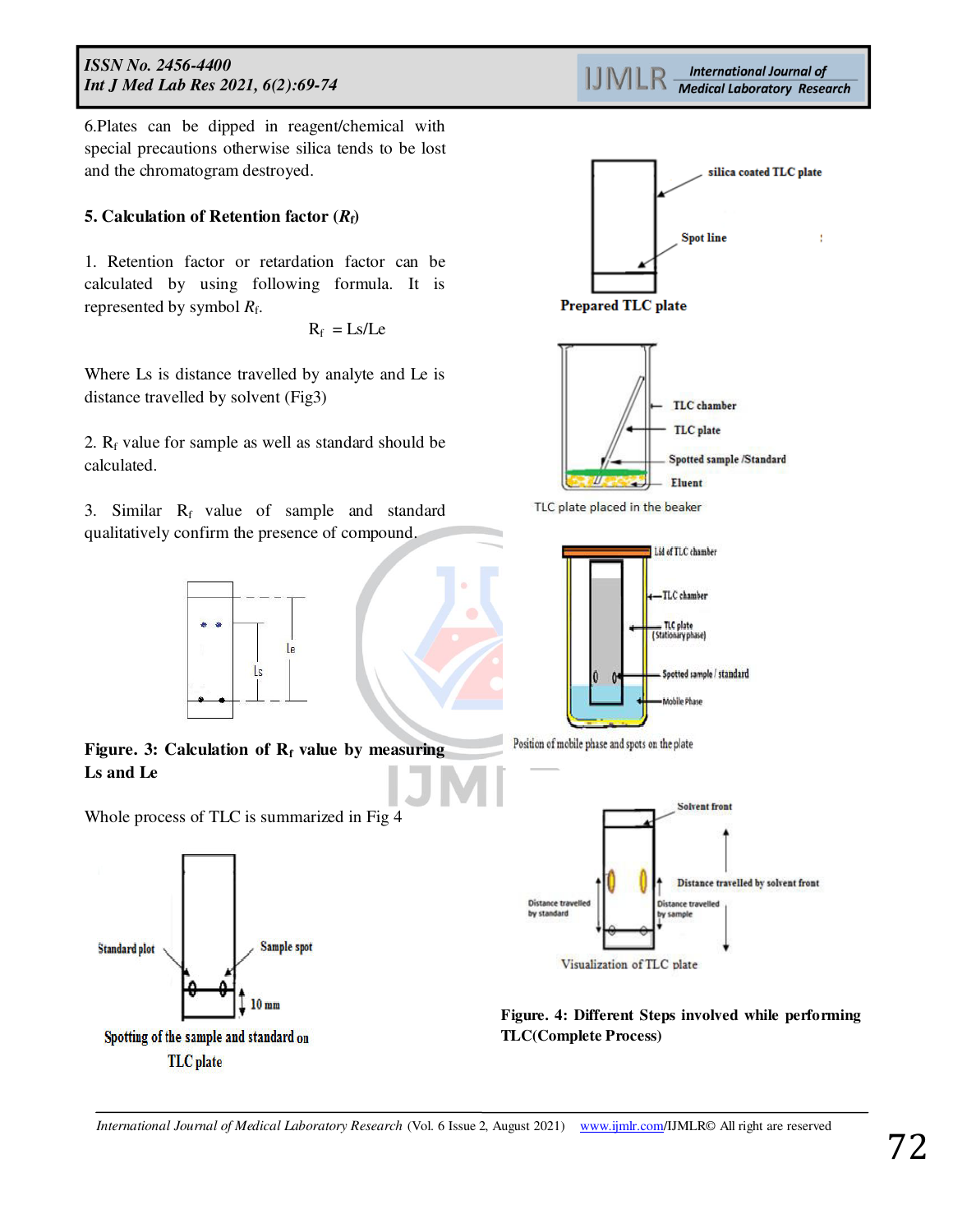# **SAFETY PRECAUTIONS FOR TLC**

1. For carrying out TLC of toxin/toxic chemicals, an area in the laboratory should be reserved for this purpose and all the TLC work must be restricted to that area only.

2. Surface on which TLC is carried out should be a non – absorbent.

3. This region must be protected from direct – sunlight.

4. Solvents used in TLC are highly flammable and highly combustible. Thus care should be taken to keep apparatus such as heaters, burners away from the TLC area.

5. The solvents used for TLC must be stored in safety cabinets.

6. Warning signs must be put up in regions where TLC of toxin/toxic chemicals is being carried out.

7. Spotting must be carried out in shallow trays that can contain the spillage of the standard solution.

8. In case of any spillage of standard, it must be cleared with filter paper and it must be disposed. The area can then be sprayed with a 4% solution of sodium hypochlorite or a detergent to clear it.

9. After experiment, all glass wares and TLC plates must be soaked is 1 % sodium hypochlorite solution for two hours in order to decontaminate them.

# **DO'S AND DON'T'S WHILE PERFORMING TLC**

### **Do's**

1. Sample preparation for TLCmust always be carried out in fume hoods.

- 2. Personal hygiene must be maintained (nails cut) and protective clothes and masks must be used.
- 3. Solvents used for TLC are highly toxic, volatile and carcinogenic hence gloves and surgical masks which covers mouth and nose must be used.
- 4. Safety spectacles must be work throughout the entire process.
- 5. A laboratory coat must be worn as several chemicals, dyes and spraying reagents are used which can stain clothes.
- 6. Spraying of TLC plates must be carried out in fume hoods or spray cabinets.
- 7. When viewing the plates under U.V light, the eyes should be protected by wearing spectacles or should be viewed through U.V. filters.

# **Don'ts**

1. Do not eat, drink around areas where TLC is being carried out.

2. The used organic solvents must never be dumped in the sink.

3. The used organic solvents must be disposed off into an appropriate waste bottle.

3. Organic solvents such as acetone can be disposed of by keeping it on a water bath in a fume hood.

4. Do not force dry the spots with drier on the plates.

5. Do not keep plates in air, in order to protect them from moisture.